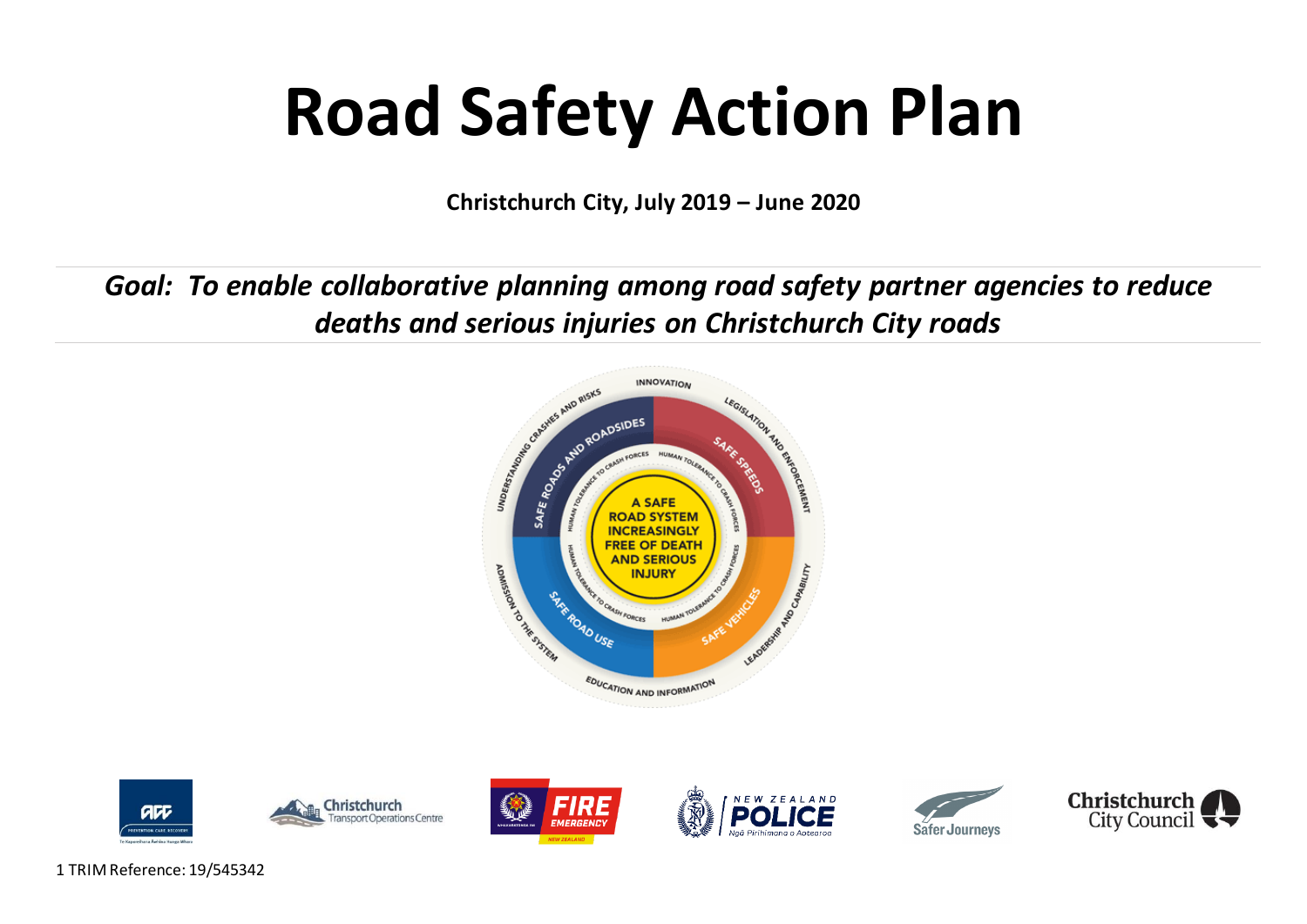## **Introduction**

A **Road Safety Action Plan** (RSAP) is a mechanism to ensure coordination of education, engineering and enforcement approaches to road safety problems at a local level. Each completed plan is the result of collaboration between key road safety partners, includes agreed local road safety risks, objectives and targets, actions, and monitoring and reviewing processes.

This **Christchurch City RSAP**has contributing agency members representing Christchurch City Council (CCC), Christchurch Transport Operations Centre (CTOC), New Zealand Transport Agency (NZTA), ACC, Fire and Emergency NZ (FENZ) and Canterbury Road Policing. The group have agreed to work together to develop an action plan specific to the needs of Christchurch City in accordance with the guiding principles of the **Government Policy Statement (GPS)**<sup>1</sup> , the strategic direction and priorities of the national road safety strategy - **Safer Journeys**<sup>2</sup>, and the **Christchurch Transport Strategic Plan 2012-2042**3. Additionally, input is taken into consideration from the NZTA Communities at Risk Register <sup>4</sup>**Canterbury Regional Land Transport Plan<sup>5</sup>** andthe **Regional Road Safety Working Group Action Plan**.

#### **Government Policy Statement on Land Transport (GPS)**

The GPS sets out the government's priorities for investment in transport network. A new GPS is released every 3 years and provides a 10 year horizon. It guides the NZ Transport Agency and local government on the type of activities that should be included in Regional Land Transport Plans and the National Land Transport Programme (NLTP).

*The current (2018) GPS states that "Safety and access are the key strategic priorities for the Government and reflect the transport system that we are striving for". Specifically on Safety in GPS 2018 it notes that it:*

- *Reflects a significant increase in the level of ambition for delivering a land transport system free of death and serious injury*
- *Signals a greater focus on investing in safety improvements on high risk state highways and local roads across the network, including speed management and primary safe system treatments*
- *Outlines a commitment to deliver a new road safety strategy for New Zealand*
- *Drives improvements in safety outcomes for all road users, including increased investment in footpaths and cycleways to support access to, and uptake of, active travel modes.*

#### **National Road Safety Strategy**

 $\overline{a}$ 

<sup>1</sup> <https://www.transport.govt.nz/multi-modal/keystrategiesandplans/gpsonlandtransportfunding/>

<sup>2</sup> <https://www.saferjourneys.govt.nz/>

<sup>&</sup>lt;sup>3</sup> <https://ccc.govt.nz/assets/Documents/The-Council/Plans-Strategies-Policies-Bylaws/Strategies/ChchTransportPlan2012Appendices.pdf>

<sup>4</sup> <https://www.nzta.govt.nz/resources/communities-at-risk-register/>

<sup>5</sup> <https://www.ecan.govt.nz/your-region/plans-strategies-and-bylaws/canterbury-transport-plans/>

<sup>2</sup> TRIM Reference: 19/545342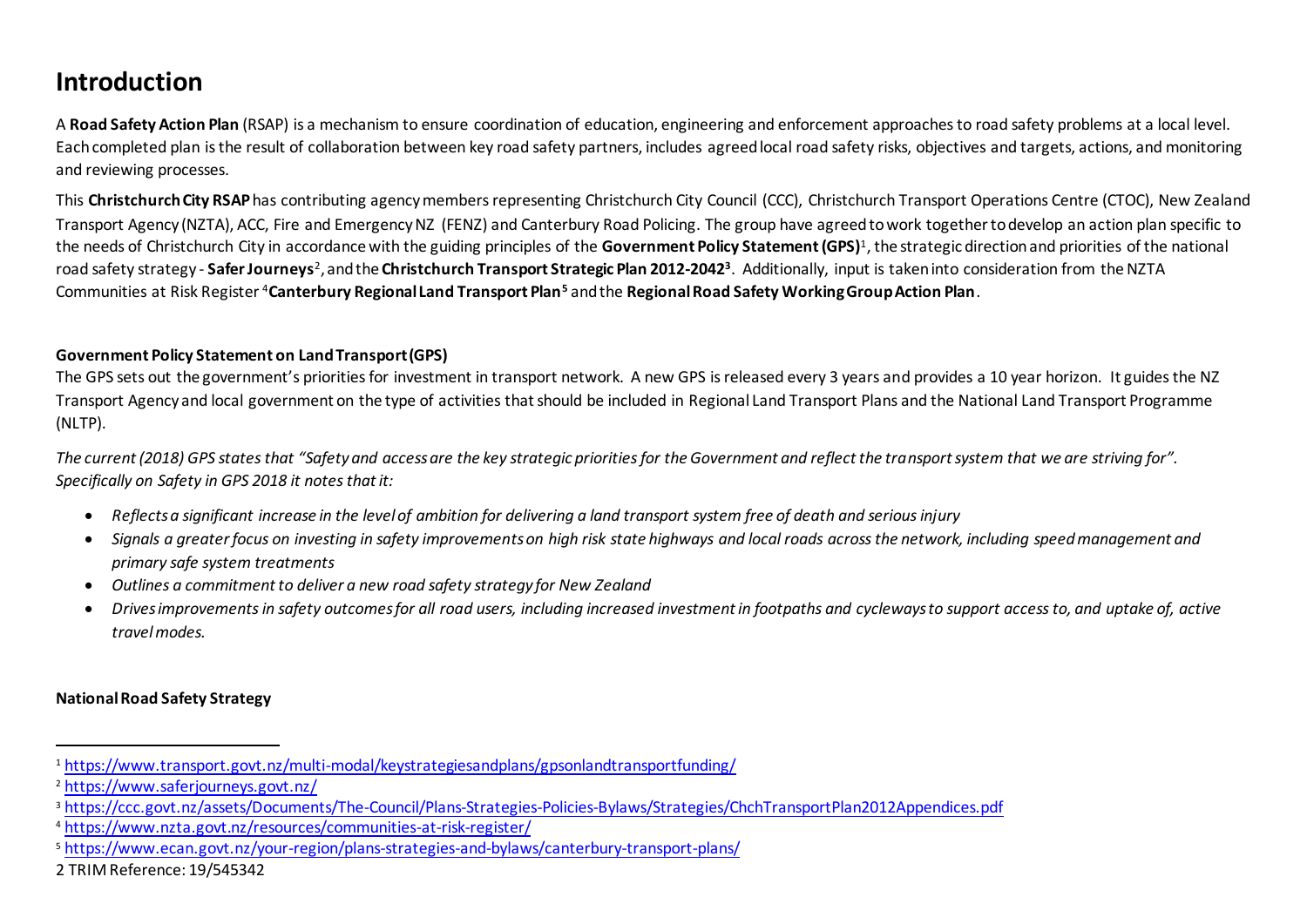The Safe System approach outlined in Safer Journeys, the Government's current Road Safety Strategy, aims to guide improvements in road safety for a *more forgiving road system* that *takes human fallibility and vulnerability into account.* Under a Safe System we design the whole transport system to protect road usersfrom death and serious injury. The approach accepts that:

- *People make mistakes*  We need to recognise that road users make mistakes and some crashes are inevitable.
- *Road users are vulnerable -* Our bodies have a limited ability to withstand crash forces without being seriously injured or killed.
- *We need to share responsibility -* Those who design the road system and those who use the roads must all share responsibility for creating a road system where crash forces don't result in death or serious injury.
- *We need to strengthen all parts of the system* We need to improve the safety of all parts of the system roads and roadsides, speeds, vehicles, and road use -so that if one part fails, other parts will still protect the people involved.

The Strategic links, targets and priorities for the Road safety Action Plan reflect the objectives and outcomes of the government's national road safety strategy Safer Journeys using the Safe System Approach:

- $\triangleright$  Safe speeds
- $\triangleright$  Safe vehicles
- $\triangleright$  Safer road use
- $\triangleright$  Safer roads and road sides.

Under the Safe System approach, all system designers must share the responsibility for road safety outcomes. Safer Journeys is implemented through a series of action plans such as this document, which allocate responsibilities to transport sector partners.

#### **Christchurch Transport Strategic Plan 2012-2042**

The Christchurch Transport Strategic Plan details the transport actions for Christchurch City, including Banks Peninsula, that are required to create a transport system to support the growth and community aspirations during the next 30 years (2012–2041). The vision is to *keep Christchurch moving forward by providing transport choices to connect road users and places.* 

The four goals within the plan are as follows:

- 1. Improve access and choice
- 2. Create safe, healthy and liveable communities (*adopting a 'safe system' approach, as outlined earlier*)
- 3. Support economic vitality
- 4. Create opportunities for environmental enhancements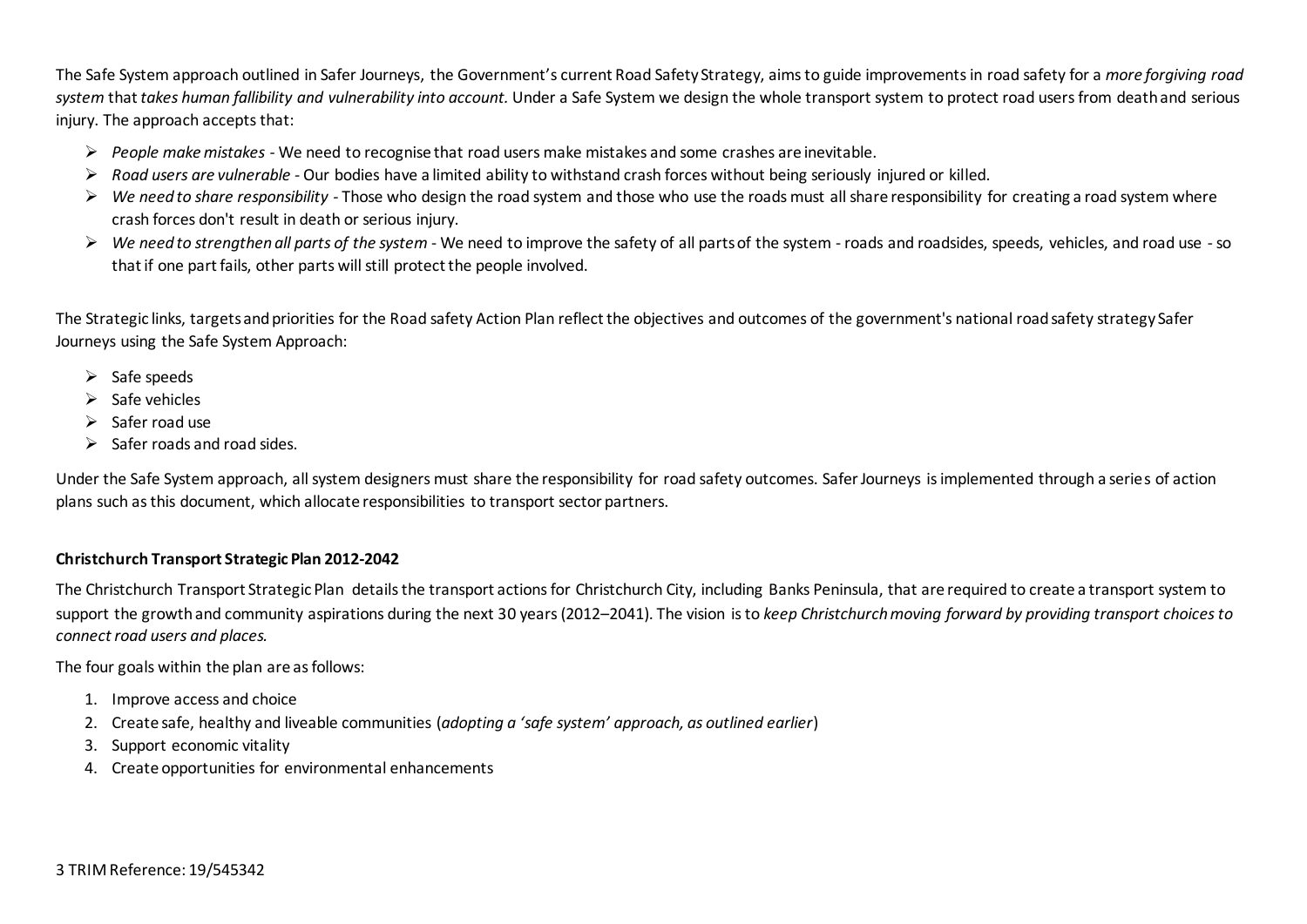## **RSAP Governance/Management**

The **Christchurch City Road Safety Action Plan Steering Group** includes CCC representatives for road safety education and traffic operations, CTOC, NZTA, ACC, FENZ and Canterbury Road Policing. The group meets on an agreed frequency to ensure collaboration in the development, implementation and monitoring of each year's plan.

The end-to-end process for developing, implementing and evaluating a Road Safety Action Plan is outlined below. The remainder of the document outlines the steps taken to complete steps 1-4.

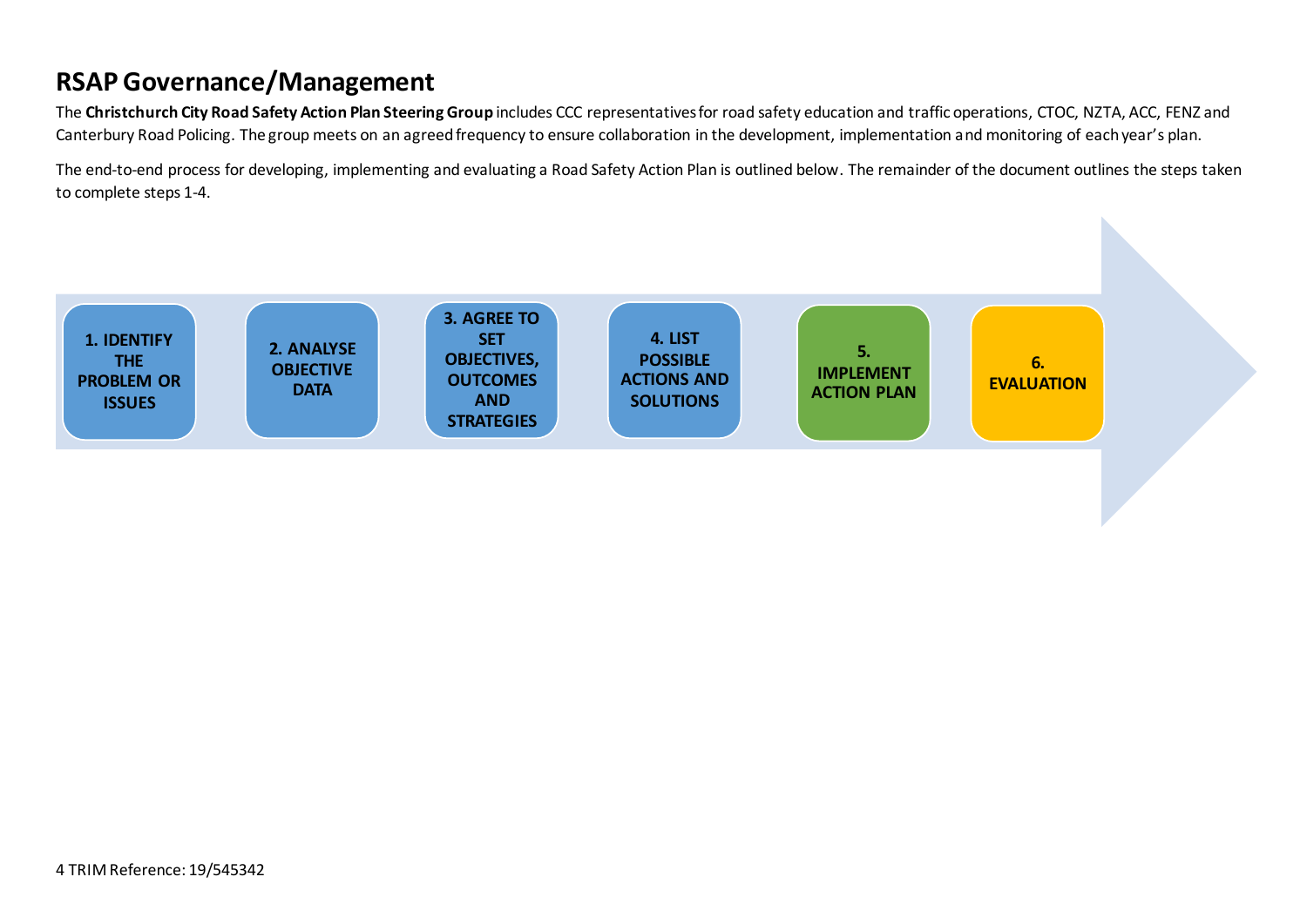# **Key Risk Areas for 2019/20**

The process for identifying and prioritising Key Risk Areasfor 2019/20 was to reconfirm the 2018/19 priorities using updated information sources, with additional consideration for any emerging issues raised by the Steering Group. The Steering Group noted speed limits, micro-mobility (e.g. e-scooters) and impaired driving as areas for further review.

The Crash Analysis System (CAS) data on *crashes resulting in death and serious injury* was used as the primary information source, covering the period July 2013-June 2018.

**Over the period there were 836 crashes that resulted in death or serious injury. In total, 68 people died as a result of these crashes and a further 846 people had serious injuries.** 



As the following chart shows, there has been an overall reduction in crashes that resulted in deaths and serious injuries over the period:

Contributing agencies have made commitments to further reduce these crashes. CCC has a Level of Service to reduce the number of deaths or serious injuries from all crashes on the local road network by 5 or more per year, and for this to be under 100 per year within the 10 year period. NZ Police's Road Policing Action Plan 2018-21 outlines a national target of 5 percent annual reduction in road deaths.

NZTA's Communities at Risk Register has also informed priorities. The register identifies communities of road users that are over-represented in terms of road safety risk. The 2018 register placed Christchurch as having the 37<sup>th</sup> highest level of "Personal Risk" amongst the 71 Territorial Authorities, slightly below the national average of risk at an individual level. Intersections were the one area of high national strategic priority where Christchurch City was amongst the most over-represented (3<sup>rd</sup> position) and this is reflected in the actions within this plan. Christchurch ranks significantly higher when "Collective Risk" is considered, which accounts for differences in population levels.

The following table outlines the confirmed **Key Risk Areas**, alongside some key statistics over five year period up to June 2018: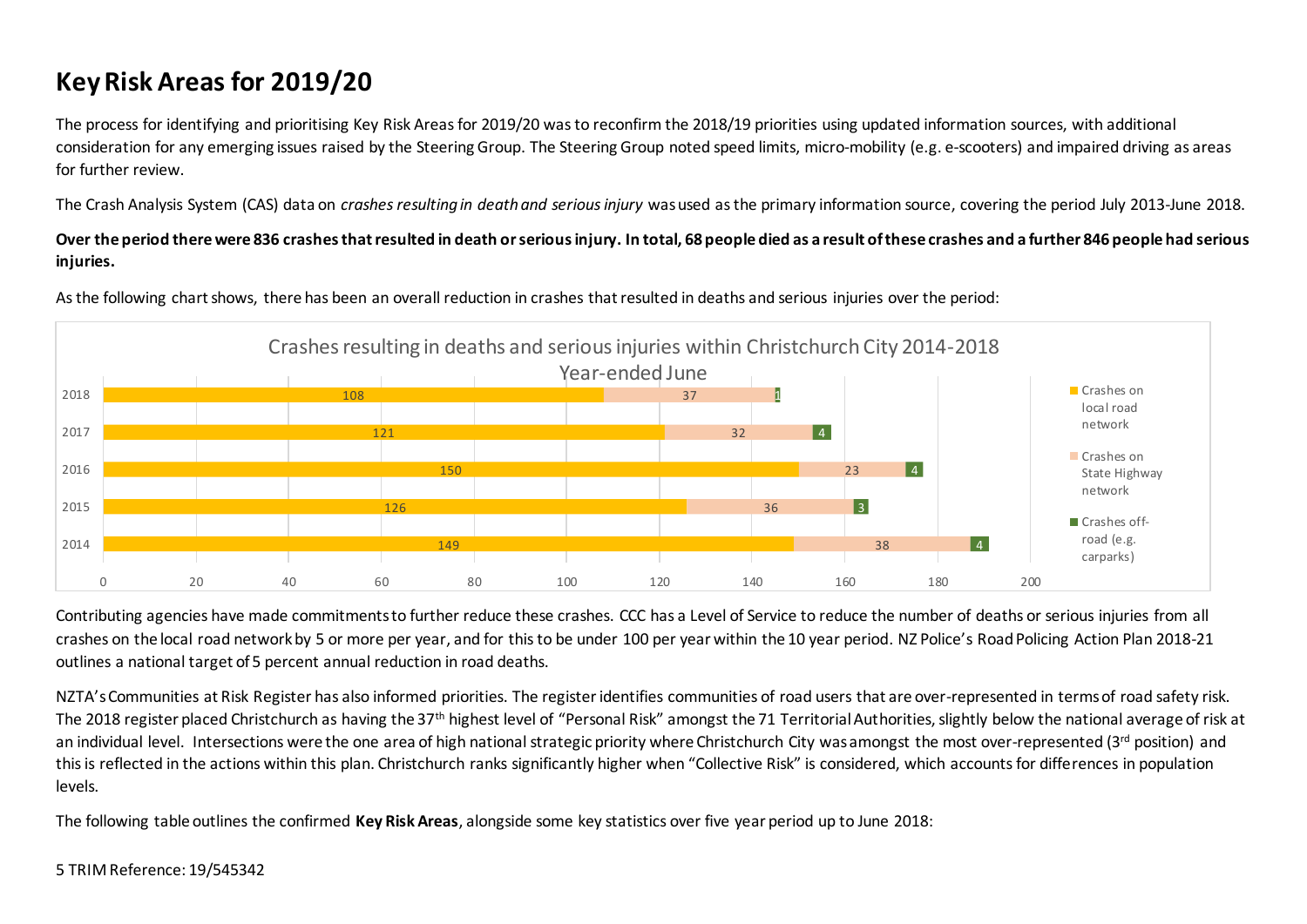| <b>Key Risk area</b>                                        | <b>Key facts</b>                                                                                                                                                                                                                                                                                                                                                                                                                                                                                                                                                                                                                                                                                                                                                                                                                                                                                       |
|-------------------------------------------------------------|--------------------------------------------------------------------------------------------------------------------------------------------------------------------------------------------------------------------------------------------------------------------------------------------------------------------------------------------------------------------------------------------------------------------------------------------------------------------------------------------------------------------------------------------------------------------------------------------------------------------------------------------------------------------------------------------------------------------------------------------------------------------------------------------------------------------------------------------------------------------------------------------------------|
| Safety for<br>everyone at<br>intersections                  | 424 crashes resulting in death and/ or serious injuries occurred at intersections, accounting for 51% of all crashes. Of these there were:<br>149 at traffic signals<br>$\bullet$<br>136 at "Give Way signage<br>$\bullet$<br>137 in an open speed zone.<br>$\bullet$<br>251 had "Failed to give way or stop" recorded as a factor<br>$\bullet$<br>211 had "Poor observation" recorded as a factor<br>$\bullet$<br>The 2018 Communities at Risk Register highlights both urban and rural intersections as a "High Strategic Priority" nationally, with<br>Christchurch City having the third highest Personal Risk.                                                                                                                                                                                                                                                                                    |
| <b>Appropriate</b><br>speeds                                | 119 fatal and serious injury crashes had "Travel speed" as a crash factor. Of these, 91 were within "Urban" and 28 were within "Open"<br>speed zones<br>The 2018 Communities at Risk Register highlights speed (too fast for the conditions) as a "High Strategic Priority" nationally.<br>This area has been broadened from "Speed when driving" to reflect the need to monitor speeds for all modes.                                                                                                                                                                                                                                                                                                                                                                                                                                                                                                 |
| Safety for road<br>users cycling and<br>walking             | 155 crashes resulting in death and/or serious injuries involved a cyclist and 123 involved a pedestrian. Of these there were:<br>145 at intersections<br>$\bullet$<br>264 in an urban speed zone<br>$\bullet$<br>Of the crashes involving a cyclist, 121 also involved a Car/Wagon/SUV, 16 involved a van and 9 involved trucks. 112 (72%) of crashes<br>involving a cyclist did not feature a cyclist as fully or partially contributing to the crash<br>The 2018 Communities at Risk Register highlights cyclists and pedestrians as "Medium Strategic Priority" nationally. Christchurch City<br>Council has a Strategic Priority of "Increasing active, public and shared transport opportunities and use", and the number of road users<br>choosing active travel is increasing. While micro-mobility has not featured highly in the measures above, it is part of the focus in FY20<br>planning. |
| Safety for road<br>users using<br>motorcycles and<br>mopeds | 140 crashes resulting in death and/or serious injuries involved a motorcycle. Of these there were:<br>97 crashes involved another vehicle and 43 did not<br>$\bullet$<br>82 drivers of a motorcycle were either primary or partial contributors to the crash<br>$\bullet$<br>15 crashes resulted in a death<br>$\bullet$<br>47 were over Summer<br>$\bullet$<br>42 were in an Open Speed Zone.                                                                                                                                                                                                                                                                                                                                                                                                                                                                                                         |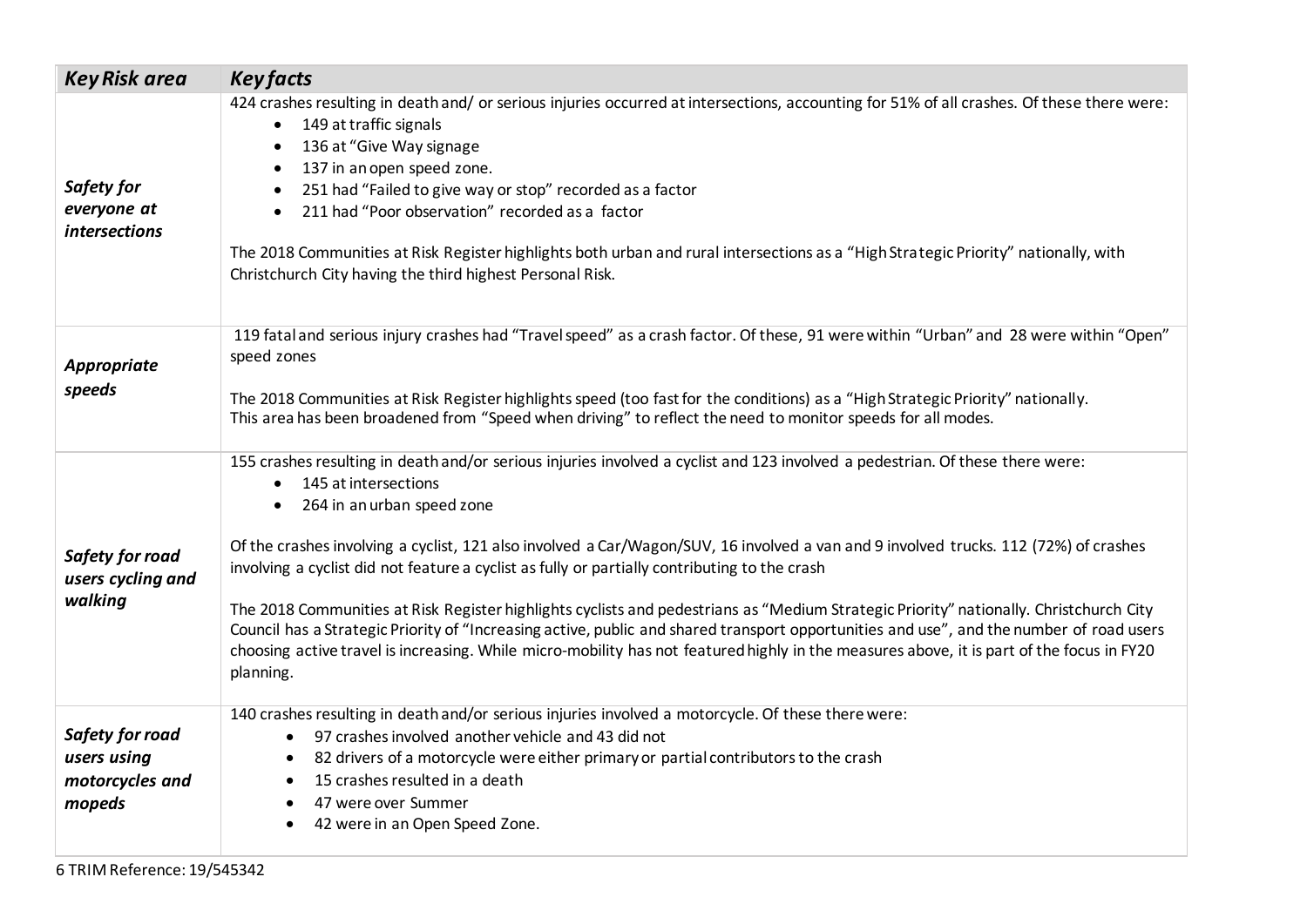|                                        | A further 35 crashes involved mopeds. The 2018 Communities at Risk Register highlights Motorcyclists (crashes involving motorcycles<br>and mopeds) as a "High Strategic Priority" nationally.              |
|----------------------------------------|------------------------------------------------------------------------------------------------------------------------------------------------------------------------------------------------------------|
| Safety for young<br>road users driving | 201 instances where driver under 25 was either a primary or partial contributor to the crash. Of these:<br>50 were on a Restricted licence, and 37 were on a Learner licence<br>$\bullet$<br>148 were male |
|                                        | The 2018 Communities at Risk Register highlights Young drivers (of light vehicles aged 16-24 years) as "High Strategic Priority"<br>nationally.                                                            |

In addition, **Alcohol/Drug Use when driving** and **safety for older road users (aged 75 years and older)** are noted as *Ancillary Risk* areas. **Distraction** is a common theme amongst the Key Risk Areas noted.

The following chart tracks the incidence of the Key Risk Areas over the period. Each of the areas has had a reduction in crashes over the period, however there is clearly still a need for focused interventions on each:

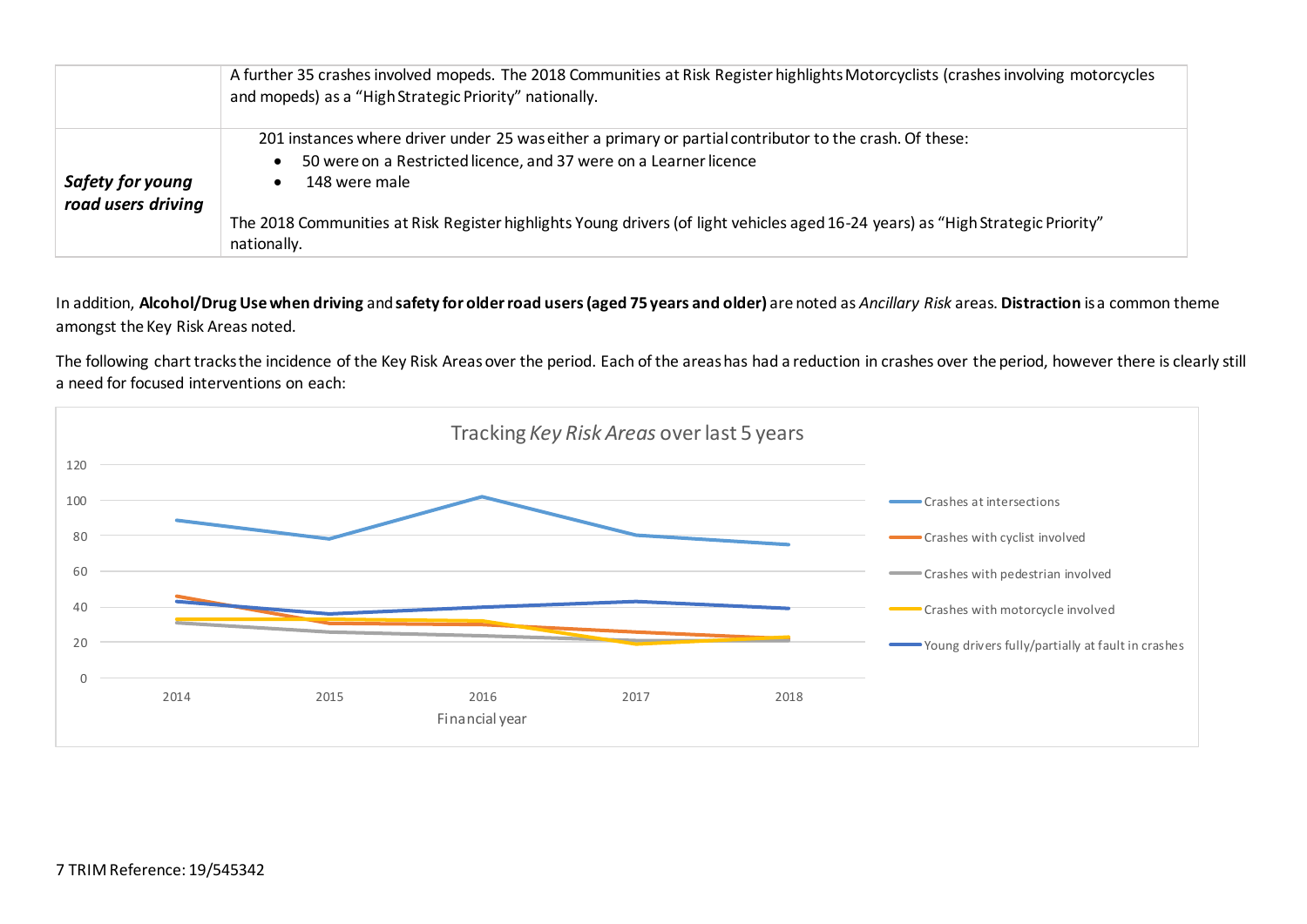## **Road Safety Action Plan: Planned activity**

**The following tables outline planned activity for FY20, for each of the four elements of the Safe System. Please note that many of the "Safer Roads and Road Sides" initiatives are subject to public consultation before progressing.** 

#### **Key Risk Area: Safety for everyone at intersections**

| <b>Safe System</b><br>Approach -         | <b>Actions</b>                                                                                                                                                                                                                                          | Success Indicators / KPI's / Outcomes                                                                                                                | <b>Dates</b>                                                                                        | <b>Collaborative Agency / Road</b><br>safety partners / Stakeholders<br>Responsible |
|------------------------------------------|---------------------------------------------------------------------------------------------------------------------------------------------------------------------------------------------------------------------------------------------------------|------------------------------------------------------------------------------------------------------------------------------------------------------|-----------------------------------------------------------------------------------------------------|-------------------------------------------------------------------------------------|
| Safer Roads &<br><b>Road Sides</b>       | Engineering improvements to high crash prone<br>intersections including capital programmes and minor<br>improvements to make roads safety and deliver safer<br>road sides. This includes the introduction of more<br>'turning arrows' at intersections. | Reports on engineering improvements<br>delivered within programme that<br>contribute to reduction indeath and<br>serious crashes at intersections.   | Ongoing                                                                                             | CCC                                                                                 |
|                                          | Real-time transport operations including temporary<br>traffic management activities                                                                                                                                                                     | CTOC Performance measures                                                                                                                            | Ongoing                                                                                             | <b>CTOC</b>                                                                         |
|                                          | Proactive identification of environmental or road<br>factors that may contribute to crashes, bringing these<br>to the attention of relevant road control authority or<br>agency for risk mitigation or elimination.                                     |                                                                                                                                                      | Ongoing                                                                                             | <b>FENZ</b>                                                                         |
|                                          | Development of coordinated process for post-crash<br>review                                                                                                                                                                                             | Signed off plan of processes and<br>informationsharing                                                                                               | By September<br>2019                                                                                | CCC, Police, CTOC, Fire &<br>Emergency                                              |
| Safe Road Use -<br>Police<br>Enforcement | Enforcement carried out by Police Motorcycle team.<br>Focus on amber lights, red lights and stop signs<br>(Christchurch Metro), stop signs and give way signs<br>(Canterbury Rural)                                                                     | 80% of infringement notices should be for<br>key areas:<br>Speed<br><b>Impaired Driving</b><br>Restraints<br>High risk drivers<br>Distracted driving | Year-round, with<br>increased<br>enforcement at<br>times of CCC<br>intersection<br>safety education | Police                                                                              |
|                                          | Red Light Camera enforcement in Christchurch                                                                                                                                                                                                            | Memorandum of Understanding of red<br>light camera enforcement between CCC<br>and NZ Police, with associated<br>enforcement in place over the year.  | Ongoing                                                                                             | CCC/Police                                                                          |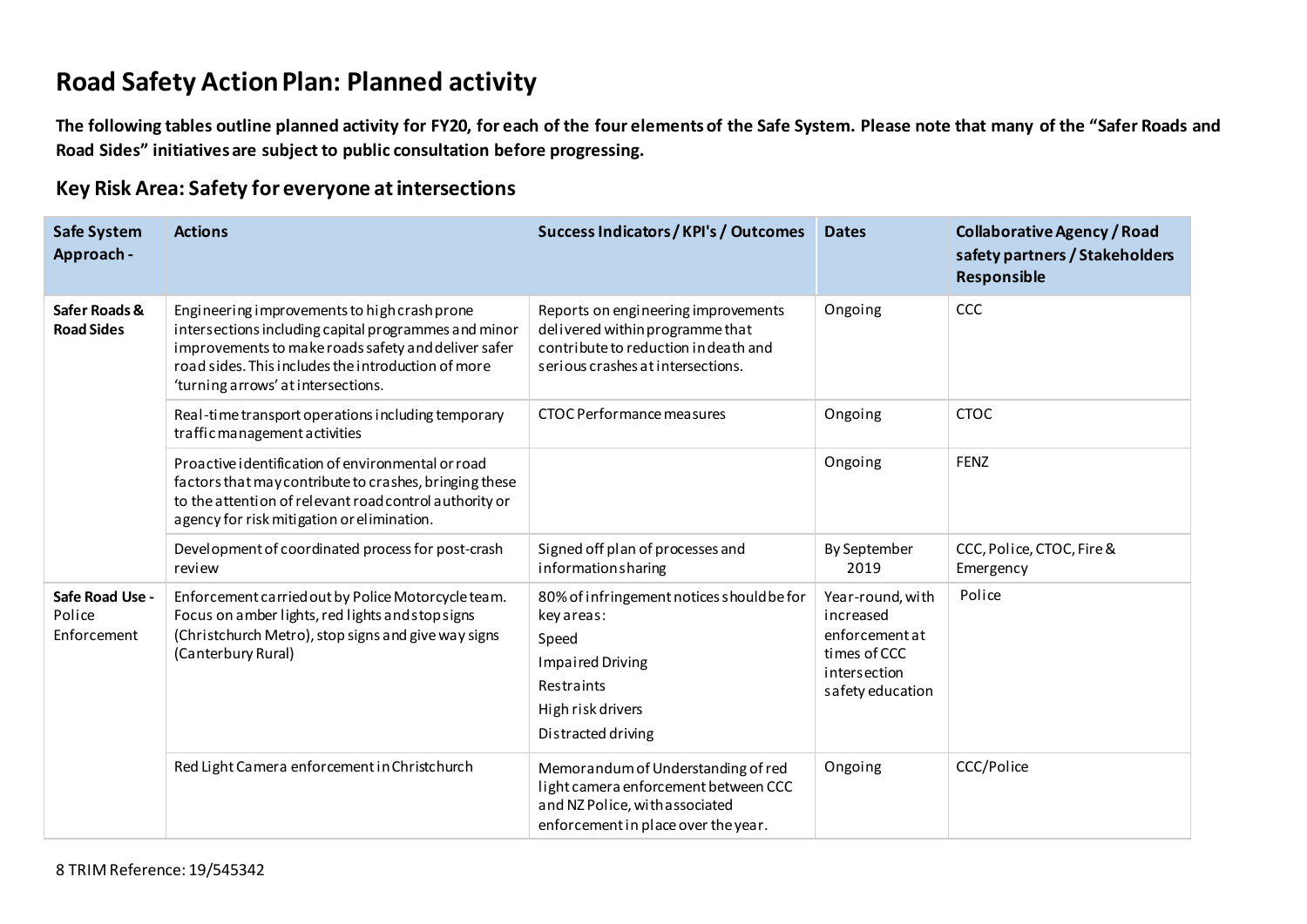| <b>Safer Road Use</b><br>Education | CCC to prioritise intersection safety as a major theme<br>for all education and awareness activities. A campaign<br>focusing on addressing behaviours that lead to<br>yellow/red light running developed over FY19 will be<br>run during the year.<br>Crash Bash tour to secondary schools | TBC based on findings of research into<br>most effective interventions | From Winter<br>2019<br>17 February - 27<br><b>March 2020</b> | <b>CCC</b>  |
|------------------------------------|--------------------------------------------------------------------------------------------------------------------------------------------------------------------------------------------------------------------------------------------------------------------------------------------|------------------------------------------------------------------------|--------------------------------------------------------------|-------------|
|                                    | NZTA to include 'distractions' as one of the themes of<br>the 2019/20 national advertising calendar, one of the<br>key issues in intersections.                                                                                                                                            | Post campaign analysis                                                 | September 2019<br><b>March 2020</b><br>June 2020             | <b>NZTA</b> |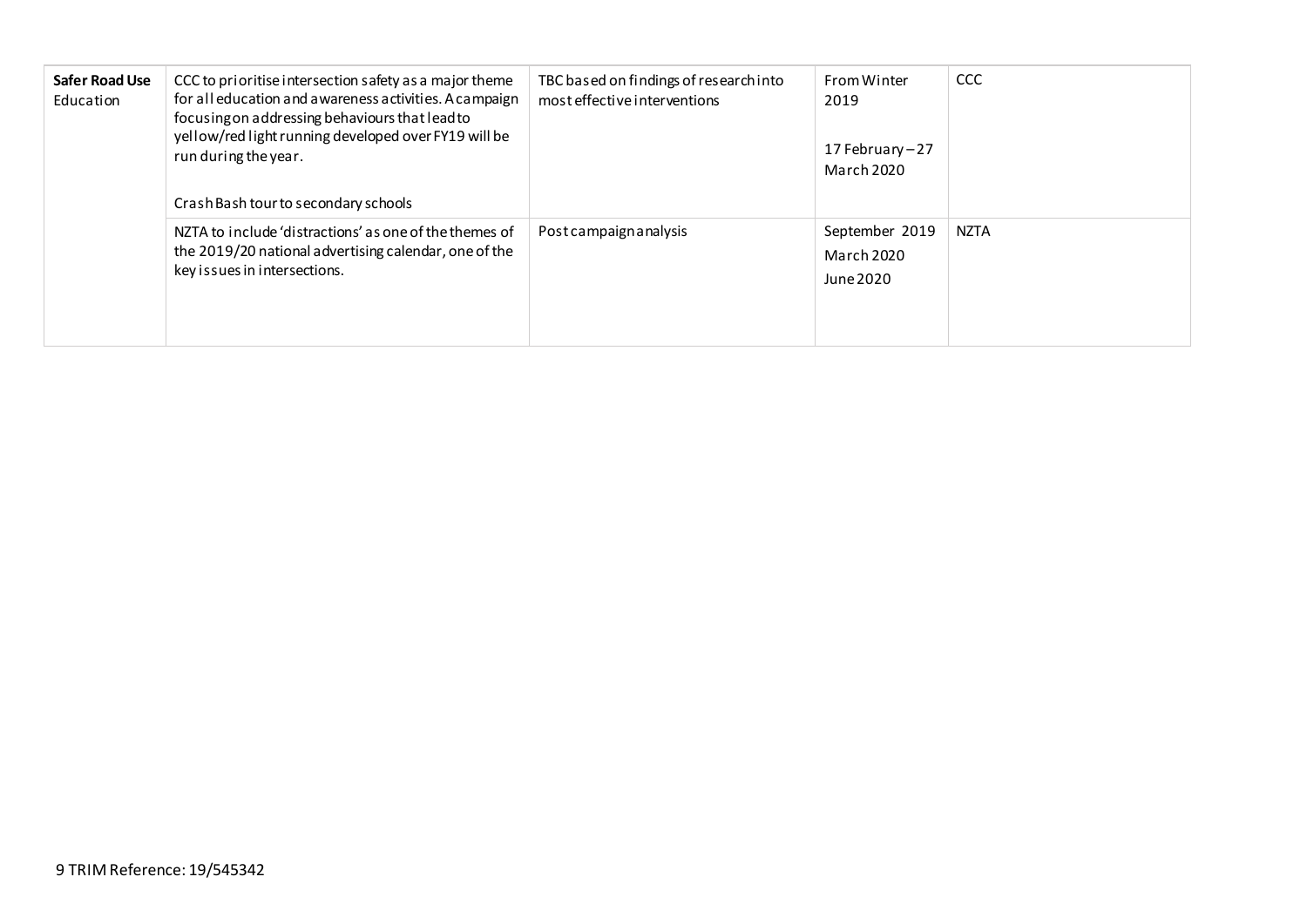## *Key Risk Area:* **Appropriate speeds**

| <b>Safe System</b><br>Approach -         | <b>Actions</b>                                                                                                                                                                                                                                                                                                                                                                                                                                                                                                                                                                      | <b>Success Indicators / KPI's / Outcomes</b>                                                      | <b>Dates</b>                                                                                            | <b>Collaborative Agency / Road</b><br>safety partners / Stakeholders<br>Responsible |
|------------------------------------------|-------------------------------------------------------------------------------------------------------------------------------------------------------------------------------------------------------------------------------------------------------------------------------------------------------------------------------------------------------------------------------------------------------------------------------------------------------------------------------------------------------------------------------------------------------------------------------------|---------------------------------------------------------------------------------------------------|---------------------------------------------------------------------------------------------------------|-------------------------------------------------------------------------------------|
| Safe Road Use -<br>Police<br>Enforcement | Targeted enforcement of excess speed. Location<br>informed by risk analysis and public complaints.<br>Engagement with partner agencies to seek longer<br>term solutions to identified issues, recognising that<br>enforcement is only ever a short term fix.                                                                                                                                                                                                                                                                                                                        | Reduced crashes involving speed as a<br>factor<br>Collaborative planning with partner<br>agencies | Year-round                                                                                              | Police                                                                              |
| <b>Safer Roads</b><br>and Roadsides      | Review of speed management and subsequent<br>implementation of safe and appropriate speeds.<br>Planned improvements include:<br>Reduced rural road and rural settlement<br>$\bullet$<br>speed limits around Banks Peninsula<br>Reduced speed limit on Summit Road,<br>$\bullet$<br>Sumner Road and Evans Pass Road<br>Reduced rural road speed limits around<br>$\bullet$<br>the Hornby and Halswell areas<br>Reduced rural road speed limits around<br>$\bullet$<br>the Marshland, Spencerville and Kainga<br>areas<br>'Safer Speed' areas for Sumner and<br>$\bullet$<br>Woolston | Delivery over year and subsequent<br>monitoring of safety outcomes.                               | Year-round                                                                                              | CCC                                                                                 |
| <b>Safer Road Use</b><br>Education       | NZTA to include speed as one of the themes of the<br>2019/20 national advertising calendar                                                                                                                                                                                                                                                                                                                                                                                                                                                                                          | Post campaign analysis                                                                            | $1 - 31$ August<br>2019<br>1 October-30<br>November 2019<br>1 - 31 January<br>2020<br>$1 - 31$ May 2020 | <b>NZTA</b>                                                                         |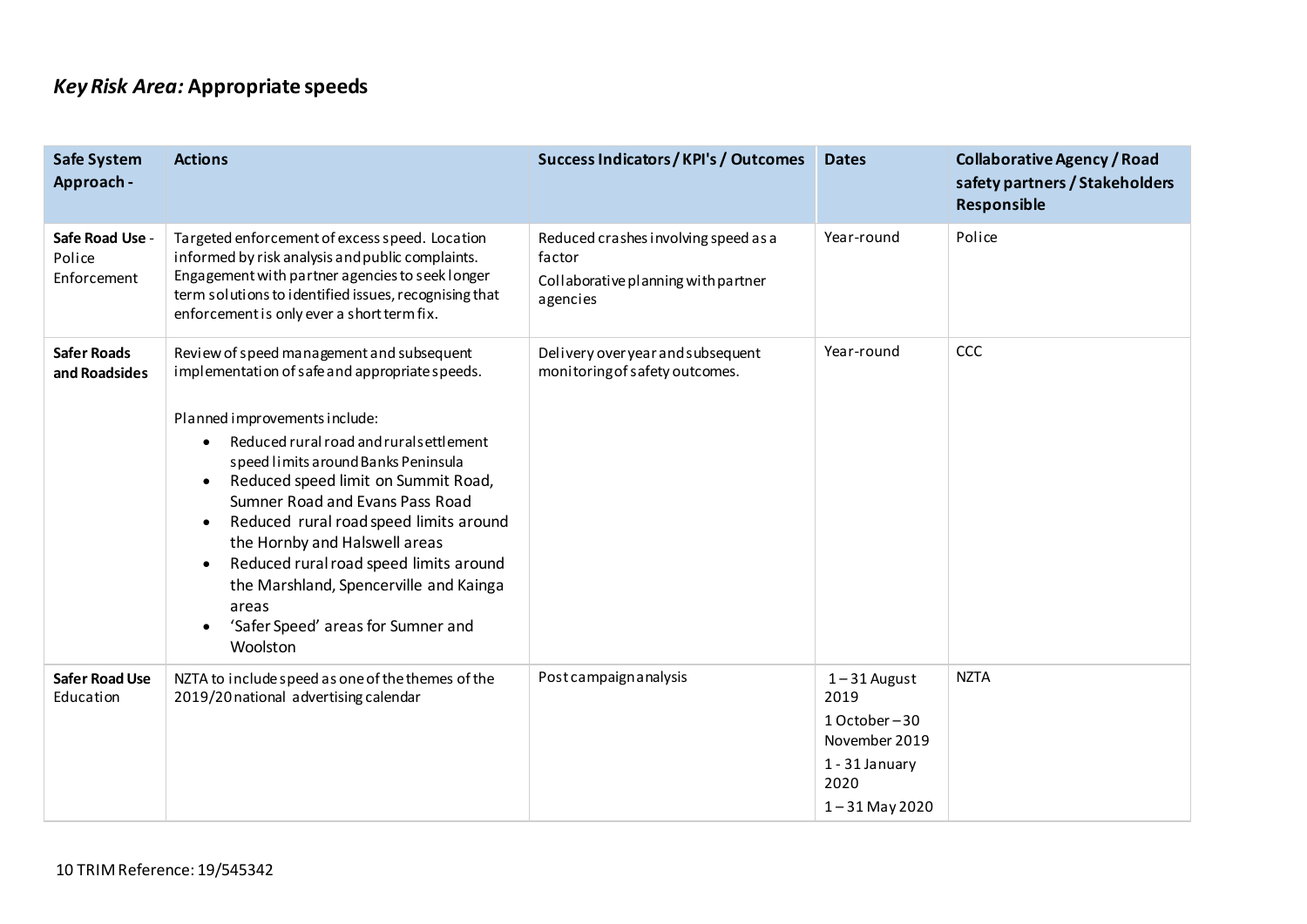| $\sim$<br>i improve online information available on the l<br>ี | <b>TBC</b> | $\sim$<br>ccc |
|----------------------------------------------------------------|------------|---------------|
| at speed on road.<br>l safety<br>$\lnot$ impact                |            |               |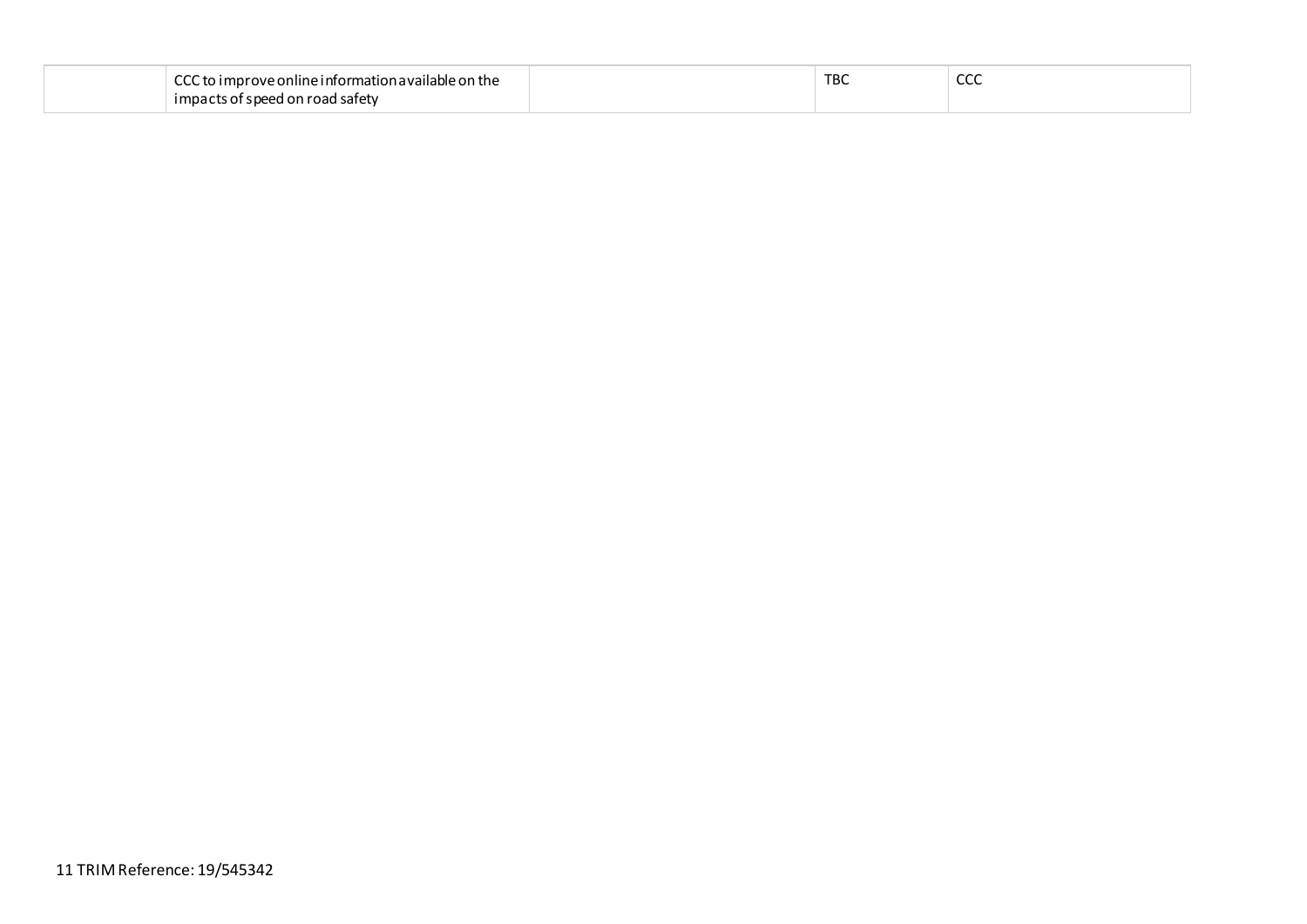# *Key Risk Area:* **Safety for road users cycling and walking**

| Safe System Approach -    | <b>Actions</b>                                                                                                                                                        | Success Indicators / KPI's /<br><b>Outcomes</b>                                                                                                                                                                          | <b>Dates</b>                  | <b>Collaborative Agency /</b><br>Road safety partners /<br><b>Stakeholders Responsible</b> |
|---------------------------|-----------------------------------------------------------------------------------------------------------------------------------------------------------------------|--------------------------------------------------------------------------------------------------------------------------------------------------------------------------------------------------------------------------|-------------------------------|--------------------------------------------------------------------------------------------|
| Safer Roads & Road Sides  | Development of improved major cycle-<br>ways as in CCC Long Term Plan, with<br>education to encourage safe use.                                                       | Improved public perception that<br>Christchurch is a cycle friendly city<br>Implementation of major cycle-<br>ways and minor improvements to<br>the cycle network<br>Safe and appropriate speed limits<br>for all users. | Throughout<br>year            | CCC                                                                                        |
|                           | Safety improvements to cycle network<br>within the minor improvements<br>programme as in the CCC Long Term Plan.                                                      | Reports on engineering<br>improvements delivered within<br>programme that contribute to<br>reduction indeath and serious<br>crashes at intersections.                                                                    | Throughout<br>year            | CCC                                                                                        |
| Safer Road Use -Education | School travel planningservices to primary<br>schools, promoting safe travel to schools<br>with a focus on safe walking and cycling                                    | Travel plans (or associated<br>support) completed, feedback<br>from schools                                                                                                                                              | Throughout the<br>school year | CCC                                                                                        |
|                           | Cycle Safe in schools cycle skills<br>programme targeting year 6 students in<br>collaboration with NZ Police. Grade 1 & 2<br>of NZTA cycle skills delivery guidelines | Number of students put through<br>training.<br>Evaluation from schools &<br>students                                                                                                                                     | Throughout<br>school year     | CCC, with NZ Police                                                                        |
|                           | Cycle safety workshops with CBD offices,<br>as part of Greater Christchurch Group<br>engagement on travel choice                                                      | Attendance and evaluation                                                                                                                                                                                                | From Spring<br>2019           | CCC/Greater Christchurch<br>Partnership                                                    |
|                           | Walk & Wheel School active transport<br>safety event for schools                                                                                                      | School participation levels                                                                                                                                                                                              | March 2020                    | CCC                                                                                        |
|                           | Revised print/online cycling maps,<br>outlining safe routes across the city                                                                                           | Website hits & feedback/demand                                                                                                                                                                                           | Spring 2019                   | CCC                                                                                        |
|                           | NZTA to include cycling as one of the<br>themes of the 2019/20 national<br>advertising calendar                                                                       | Post campaign analysis                                                                                                                                                                                                   | <b>TBC</b>                    | <b>NZTA</b>                                                                                |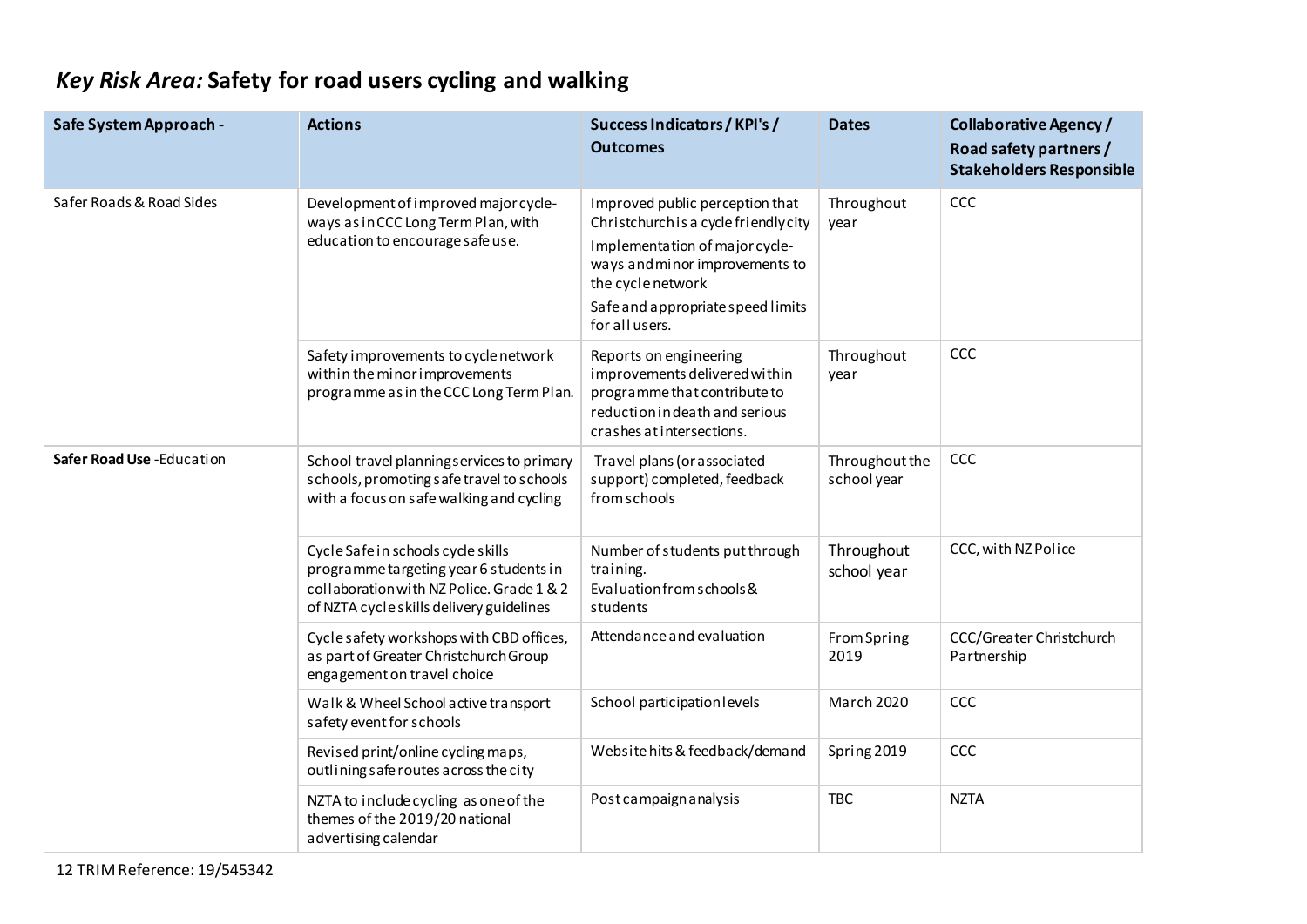# **Key Risk Area: Safety for road users motorcycling**

| <b>Safe System</b><br>Approach -         | <b>Actions</b>                                                                                                                                                               | <b>Success Indicators / KPI's / Outcomes</b>                            | <b>Dates</b>                                                      | <b>Collaborative Agency / Road</b><br>safety partners / Stakeholders<br>Responsible |
|------------------------------------------|------------------------------------------------------------------------------------------------------------------------------------------------------------------------------|-------------------------------------------------------------------------|-------------------------------------------------------------------|-------------------------------------------------------------------------------------|
| Safe Road Use -<br>Police<br>Enforcement | Police led initiative targeting drivers in breach of their<br>graduated licence offering compliance. Drivers engage<br>with a provider to obtain the next class of licence   | Drivers that obtain next class of licence                               | Year-round                                                        | Police                                                                              |
|                                          | Operation 'MATAKI' enforcement targeted at<br>motorcycle riders on State Highways (1, 7, 72, 73, 75,<br>77 and 79).                                                          |                                                                         | Summer                                                            | Police                                                                              |
| <b>Safer Road Use</b><br>-Education      | Collaborative road safety event 'Kick Start' with Police,<br>ACC and professional trainers promoting riders taking<br>responsibility for their own safety through upskilling | Attendance, engagement in safety<br>demonstrations and overall feedback | 6 October, 12<br>October, 20<br>October 2019<br>September 2019    | CCC/Police/ACC                                                                      |
|                                          | Promotion of Motorcycle Awareness Month (MAM)                                                                                                                                |                                                                         |                                                                   |                                                                                     |
|                                          | ACC motorcycle safety promotion, such as Motorcycle<br>Awareness Month & 10 Point Safety Check campaign<br>from current year                                                 | ACC post campaign analysis                                              | <b>TBC</b>                                                        | <b>ACC</b>                                                                          |
|                                          | Ride Forever Motorcycle & Scooter Training<br>1)<br>Motorcycle Awareness month<br>2)                                                                                         | Increase in riders who access Ride Forever<br>training                  | Year-round<br>September 2019                                      | ACC                                                                                 |
|                                          | NZTA to include motorcyclists as one of the themes of<br>the 20119/20 national advertising calendar                                                                          | Post campaign analysis                                                  | 1-30 November<br>2019<br>1-29 February<br>2020<br>1-30 April 2020 | <b>NZTA</b>                                                                         |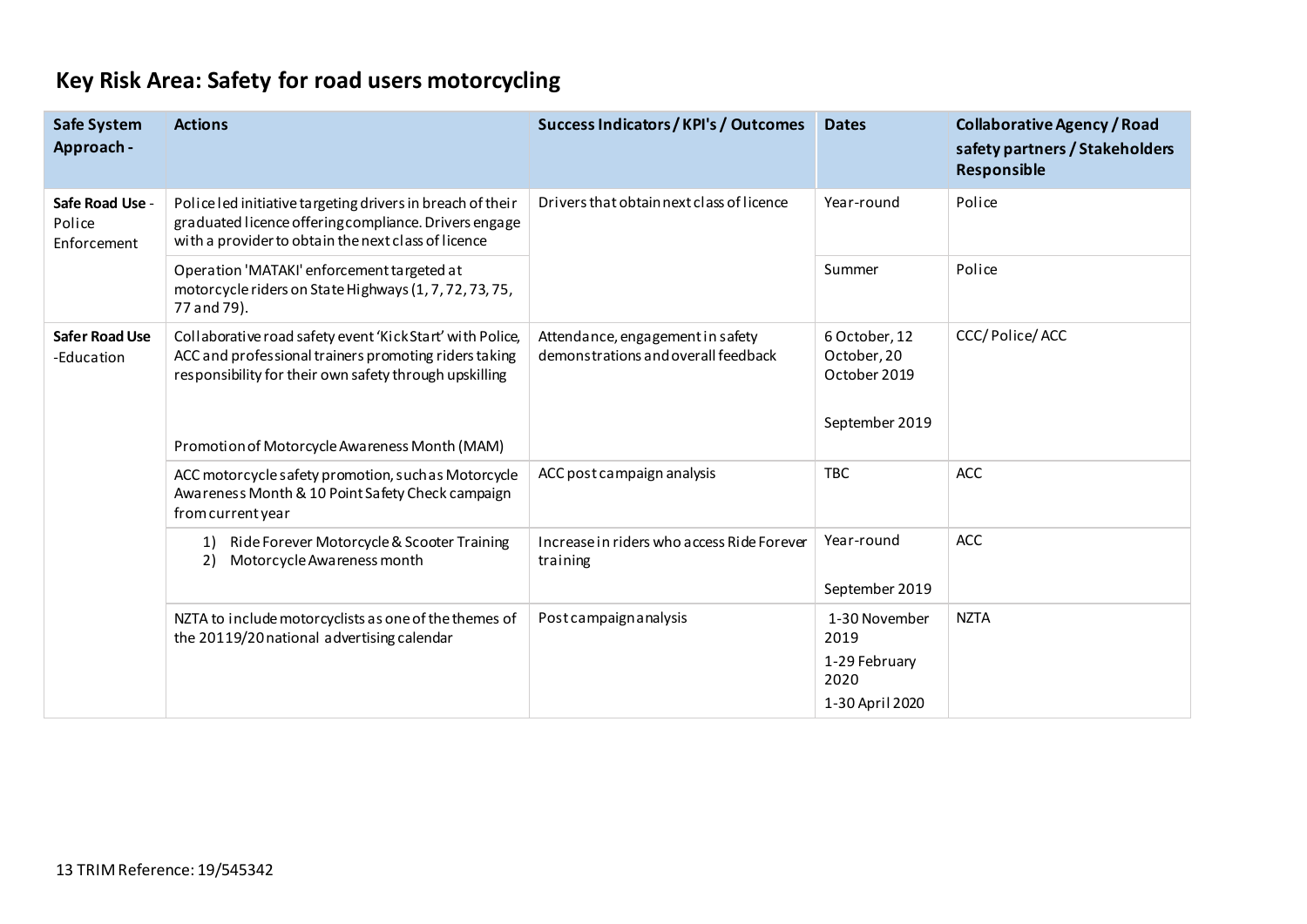| <b>Safe System</b><br>Approach -         | <b>Actions</b>                                                                                                                                                                             | Success Indicators / KPI's / Outcomes                                              | <b>Dates</b>                                                             | <b>Collaborative Agency / Road</b><br>safety partners / Stakeholders<br>Responsible |
|------------------------------------------|--------------------------------------------------------------------------------------------------------------------------------------------------------------------------------------------|------------------------------------------------------------------------------------|--------------------------------------------------------------------------|-------------------------------------------------------------------------------------|
| Safe Road Use -<br>Police<br>Enforcement | Police led initiative targeting drivers in breach of their<br>graduated licence offering compliance where drivers<br>engage with a service provider to obtain the next<br>class of licence | Drivers that obtain next class of licence,<br>drivers obtain next class of licence | Year-round                                                               | Police                                                                              |
|                                          | Review of cruising bylaws                                                                                                                                                                  |                                                                                    | <b>TBC</b>                                                               | CCC with input from Police                                                          |
| <b>Safer Road Use</b><br>- Education     | Crash Bash young Driver programme which tours<br>secondary schools                                                                                                                         | Number of students reached, feedback<br>from schools                               | 17 2020-27 March<br>2020                                                 | CCC/Police                                                                          |
|                                          | CrashBash-parent/caregiver evening sessions-trial                                                                                                                                          | Feedback from trial as to whether<br>programme continues                           | 3 sessions between<br>August-October<br>2019                             | CCC/Police                                                                          |
|                                          | Link with and utilise the learner and young driver<br>resource 'Drive'                                                                                                                     | Website hits                                                                       | <b>TBC</b>                                                               | <b>ACC</b>                                                                          |
|                                          | Support for continuation of Salvation Army<br><b>Community Drive Mentor Programme</b>                                                                                                      | Delivery levels and outcomes for<br>participants                                   | 4 tranches<br>throughout year.                                           | CCC & Police supporting Salvation<br>Army.                                          |
|                                          | NZTA to include young drivers as one of the themes<br>of the 2019/20 national advertising calendar                                                                                         | Post campaign analysis                                                             | 1-30 September<br>2019<br>January 2020<br>1-29 February 2020<br>May 2020 | <b>NZTA</b>                                                                         |
|                                          | ACC Drive website for young drivers                                                                                                                                                        |                                                                                    | Ongoing                                                                  | <b>ACC</b>                                                                          |
|                                          | Support the delivery of road safety initiatives in<br>schools i.e RYDA, MAN Safety Truck                                                                                                   |                                                                                    | Ongoing                                                                  | <b>FENZ</b>                                                                         |

## **Ancillary Risk Area: Alcohol/ drug use when driving**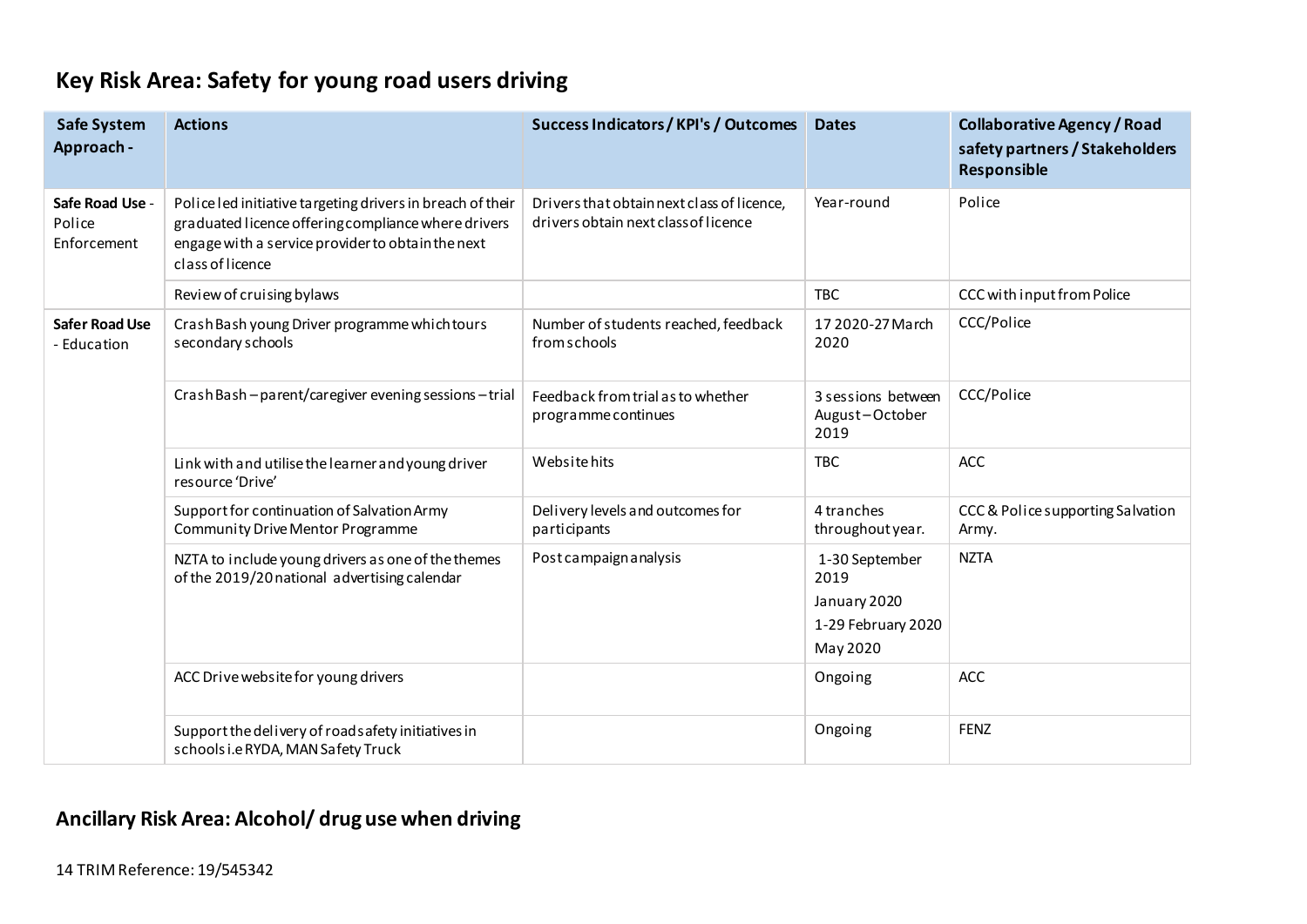| Safe System<br>Approach -                | <b>Actions</b>                                                                                                                                                                                                                                                                                                                                                                                                                             | <b>Success</b><br>Indicators /<br>KPI's/<br><b>Outcomes</b> | <b>Dates</b>                                                                                              | Collaborative Agency / Road safety partners / Stakeholders<br>Responsible |
|------------------------------------------|--------------------------------------------------------------------------------------------------------------------------------------------------------------------------------------------------------------------------------------------------------------------------------------------------------------------------------------------------------------------------------------------------------------------------------------------|-------------------------------------------------------------|-----------------------------------------------------------------------------------------------------------|---------------------------------------------------------------------------|
| Safe Road Use -<br>Police<br>Enforcement | Various Police Operations throughout year,<br>including<br>Operations primarily aimed at rugby clubs,<br>$\bullet$<br>encouraging social responsibility in relation<br>to making safe driving choices.<br>Operations Labour Weekend, Show Week<br>$\bullet$<br>and leading up to Easter Weekend<br>Operation focused on the prevention of<br>$\bullet$<br>alcohol related offending.<br>Prevention initiative at local Farmers<br>markets. |                                                             | <b>TBC</b>                                                                                                | Police, with support of CCC Education (collateral) where agreed           |
| <b>Safer Road Use</b><br>-Education      | NZTA to include alcohol/drugimpaired driving as<br>one of the themes of the 2019/20 national<br>advertising calendar                                                                                                                                                                                                                                                                                                                       | Post campaign<br>analysis                                   | $1$ July $-31$<br>August 2019<br>$1 - 31$ October<br>2019<br>$1 - 31$ December<br>2019<br>1-30 April 2020 | <b>NZTA</b>                                                               |

## **Ancillary Risk Area: Older Drivers**

| <b>Safe System</b><br>Approach - | <b>Actions</b>                                                                                  | <b>Dates</b>                                                     | Collaborative Agency / Road safety partners / Stakeholders Responsible |
|----------------------------------|-------------------------------------------------------------------------------------------------|------------------------------------------------------------------|------------------------------------------------------------------------|
| Safer Road Use<br>- Education    | Development of a comprehensive strategy to<br>effectively engage with older drivers. Engagement | Development<br>completed<br>October, followed<br>by commencement | Police                                                                 |